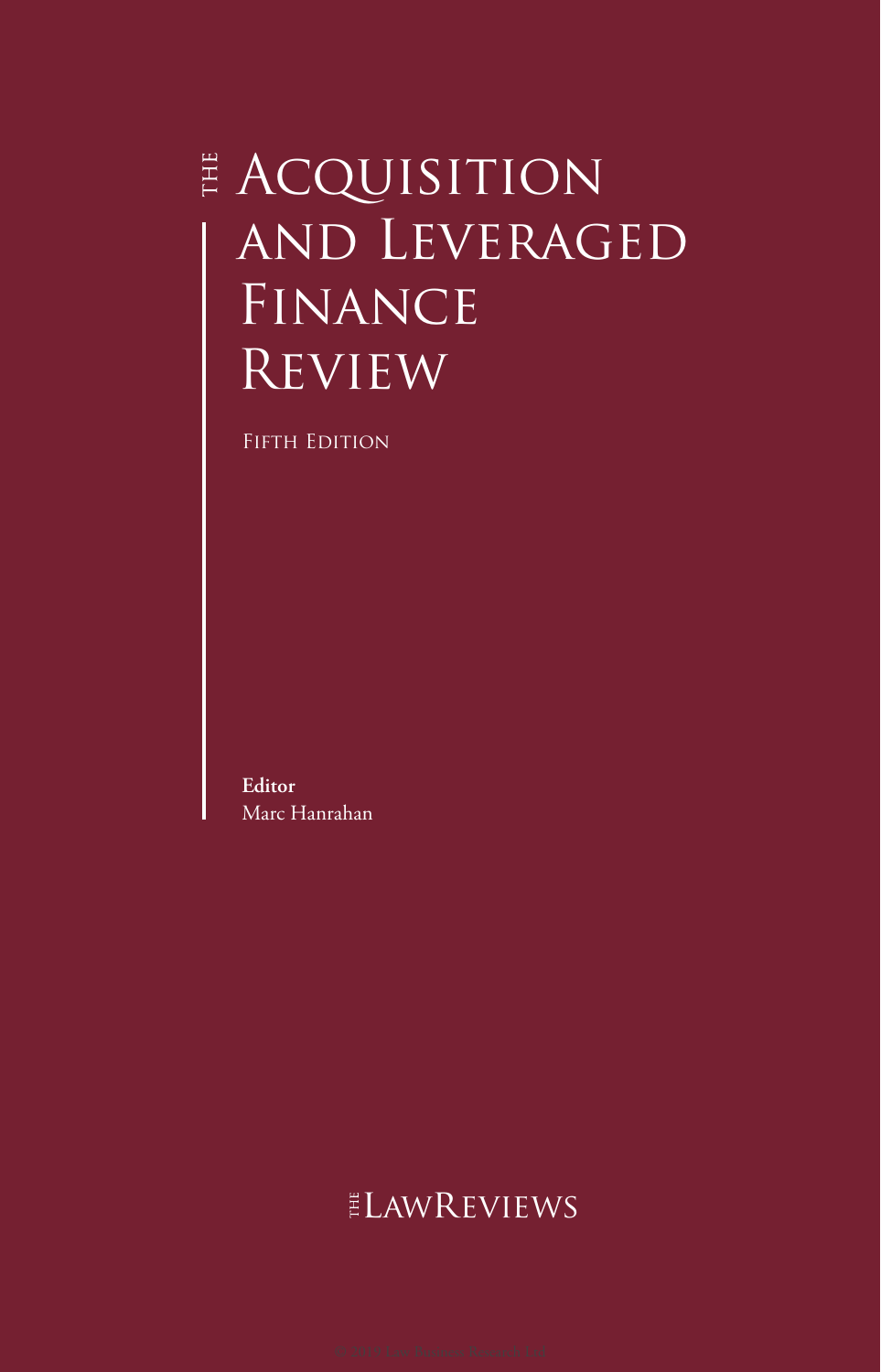# **E ACQUISITION** and Leveraged FINANCE Review

#### FIFTH EDITION

Reproduced with permission from Law Business Research Ltd This article was first published in January 2019 For further information please contact Nick.Barette@thelawreviews.co.uk

**Editor** Marc Hanrahan

## $ELMR$  EVIEWS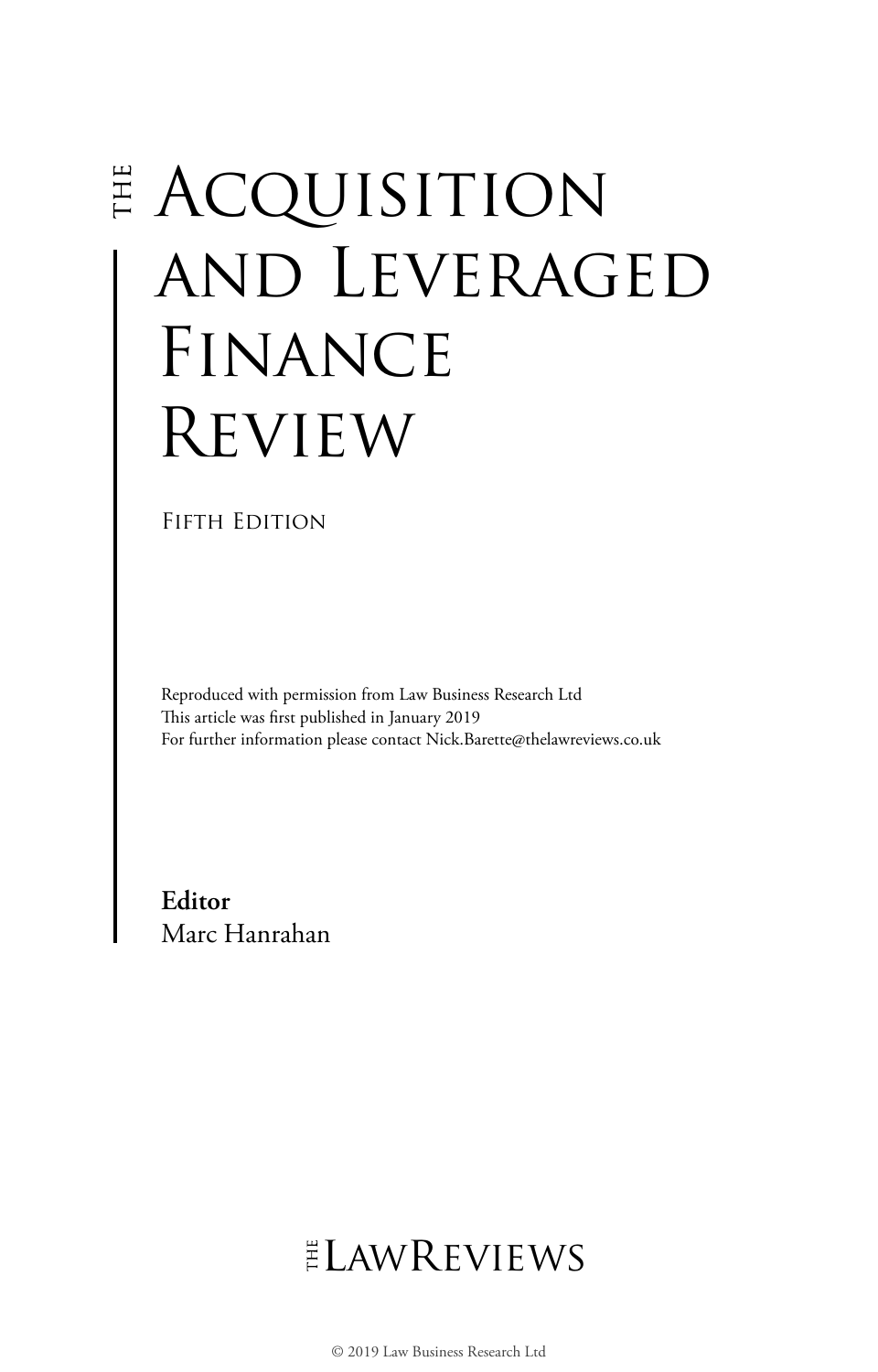#### PUBLISHER Tom Barnes

#### SENIOR BUSINESS DEVELOPMENT MANAGER Nick Barette

BUSINESS DEVELOPMENT MANAGERS Thomas Lee, Joel Woods

> SENIOR ACCOUNT MANAGER Pere Aspinall, Jack Bagnall

ACCOUNT MANAGERS Sophie Emberson, Katie Hodgetts

PRODUCT MARKETING EXECUTIVE Rebecca Mogridge

> RESEARCH LEAD Kieran Hansen

EDITORIAL COORDINATOR Gavin Jordan

HEAD OF PRODUCTION Adam Myers

PRODUCTION EDITOR Martin Roach

> SUBEDITOR Janina Godowska

CHIEF EXECUTIVE OFFICER Paul Howarth

Published in the United Kingdom by Law Business Research Ltd, London 87 Lancaster Road, London, W11 1QQ, UK © 2018 Law Business Research Ltd www.TheLawReviews.co.uk

No photocopying: copyright licences do not apply.

The information provided in this publication is general and may not apply in a specific situation, nor does it necessarily represent the views of authors' firms or their clients. Legal advice should always be sought before taking any legal action based on the information provided. The publishers accept no responsibility for any acts or omissions contained herein. Although the information provided is accurate as of November 2018, be advised that this is a developing area. Enquiries concerning reproduction should be sent to Law Business Research, at the address above. Enquiries concerning editorial content should be directed

to the Publisher – tom.barnes@lbresearch.com

ISBN 978-1-912228-70-6

Printed in Great Britain by Encompass Print Solutions, Derbyshire Tel: 0844 2480 112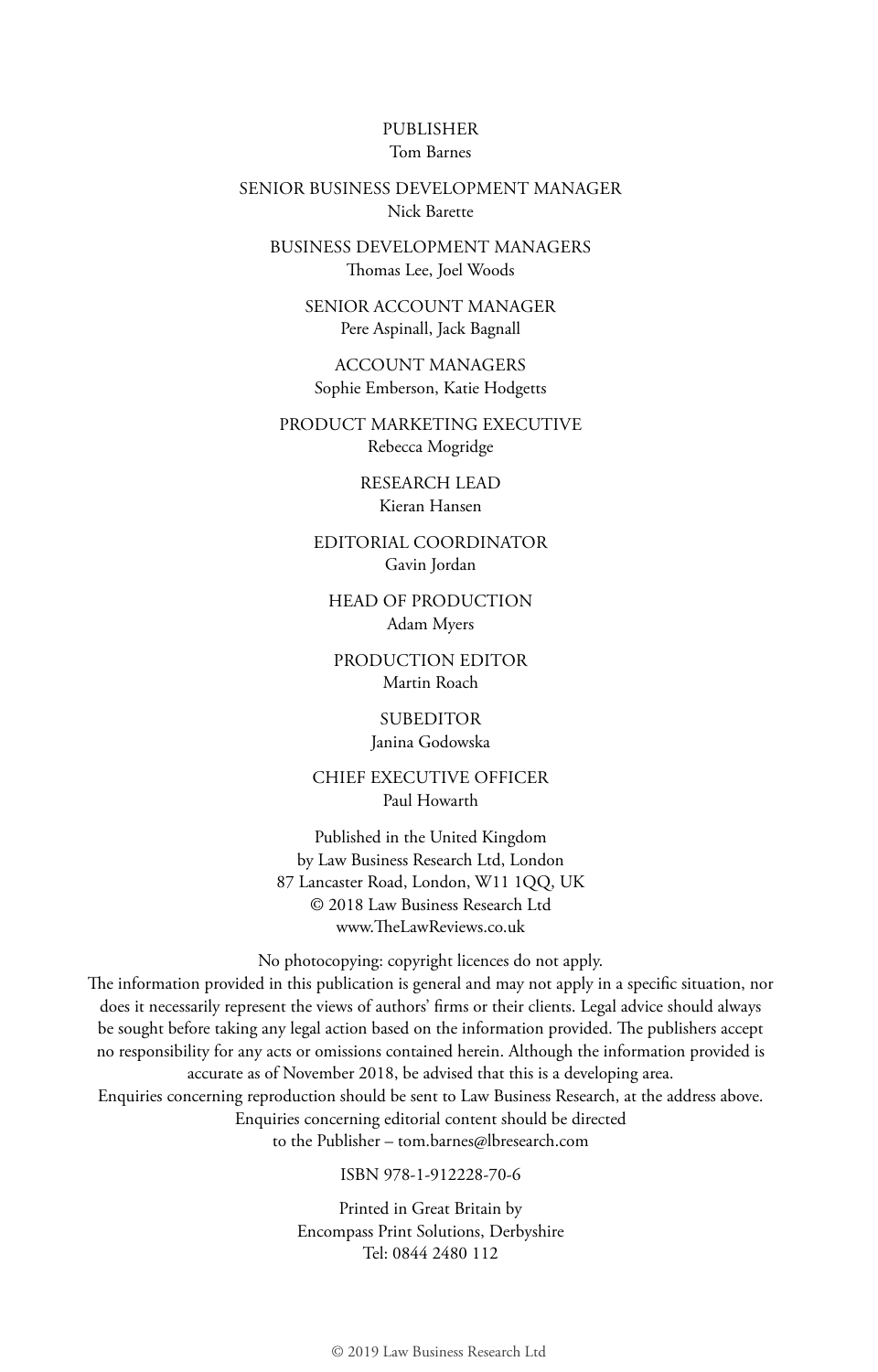## ACKNOWLEDGEMENTS

The publisher acknowledges and thanks the following for their learned assistance throughout the preparation of this book:

A&L GOODBODY

#### ANDERSON MŌRI & TOMOTSUNE

BHARUCHA & PARTNERS

ESTUDIO BECCAR VARELA

#### FALUDI WOLF THEISS ATTORNEYS AT LAW

FELLNER WRATZFELD & PARTNERS

GILBERT + TOBIN

GOODMANS LLP

HANNES SNELLMAN ATTORNEYS LTD

HEUSSEN

KOLCUOĞLU DEMİRKAN KOÇAKLI ATTORNEYS AT LAW

LINKLATERS LLP

#### MAGNUSSON DENMARK

#### MILBANK TWEED HADLEY & MCCLOY LLP

PINHEIRO NETO ADVOGADOS

TIAN YUAN LAW FIRM

VANDENBULKE

WALDER WYSS LTD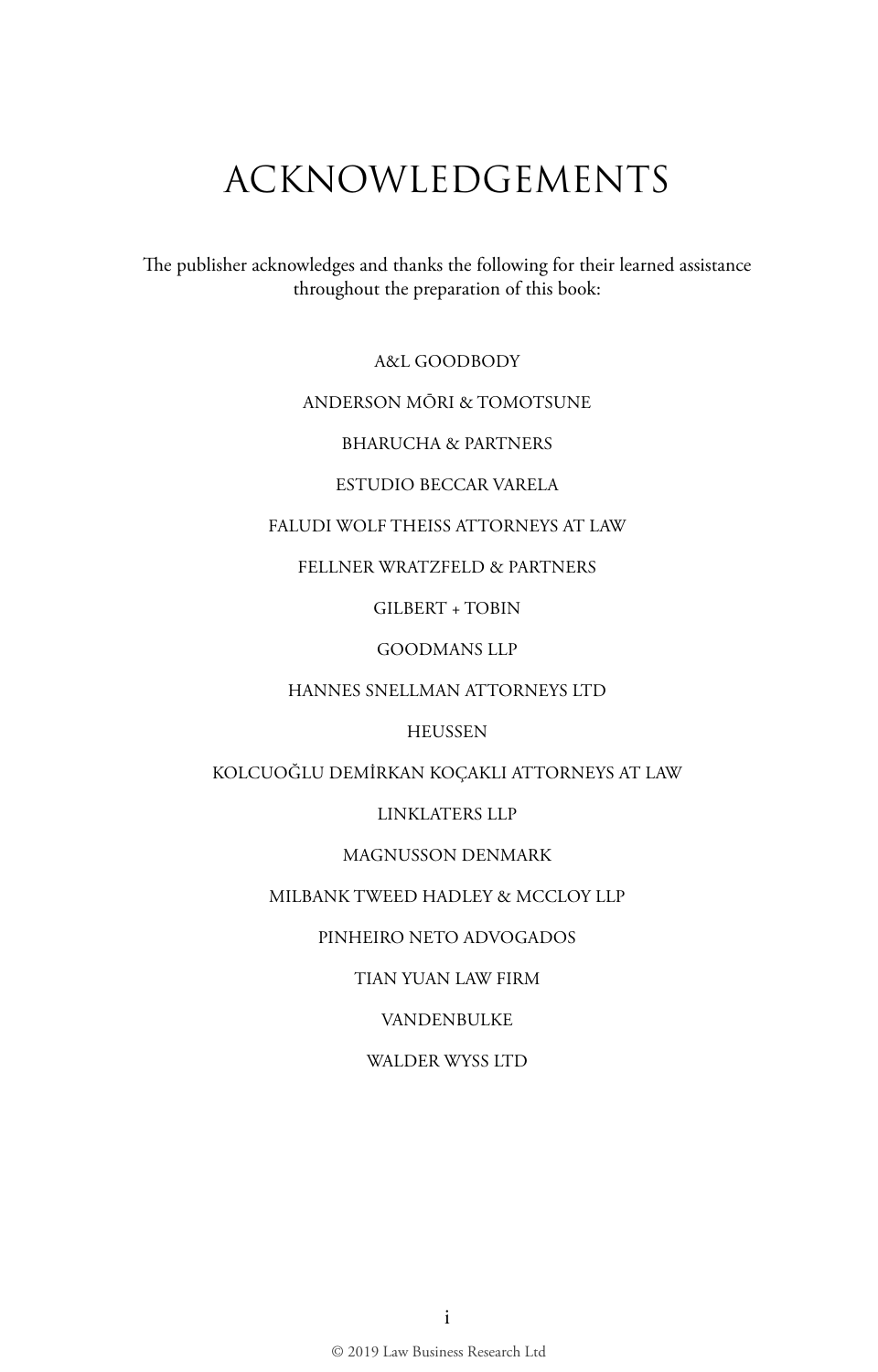# CONTENTS

| Marc Hanrahan |                                                                                                     |
|---------------|-----------------------------------------------------------------------------------------------------|
| Chapter 1     |                                                                                                     |
|               | Marc Hanrahan                                                                                       |
| Chapter 2     |                                                                                                     |
|               | Tomás Allende                                                                                       |
| Chapter 3     |                                                                                                     |
|               | John Schembri and David Kirkland                                                                    |
| Chapter 4     |                                                                                                     |
|               | Markus Fellner, Florian Kranebitter and Paul Luiki                                                  |
| Chapter 5     |                                                                                                     |
|               | Fernando R de Almeida Prado and Fernando M Del Nero Gomes                                           |
| Chapter 6     |                                                                                                     |
|               | Jean E Anderson, David Nadler, Carrie B E Smit, David Wiseman, Caroline Descours<br>and Chris Payne |
| Chapter 7     |                                                                                                     |
|               | Xiong Yin, Jie Chai and Qin Ma                                                                      |
| Chapter 8     |                                                                                                     |
|               | Nikolaj Juhl Hansen, Søren Theilgaard and Caspar Rose                                               |
| Chapter 9     |                                                                                                     |
|               | Thomas Ingenhoven and Odilo Wallner                                                                 |
| Chapter 10    |                                                                                                     |
|               | Melinda Pelikán, Zsófia Polyák and János Pásztor                                                    |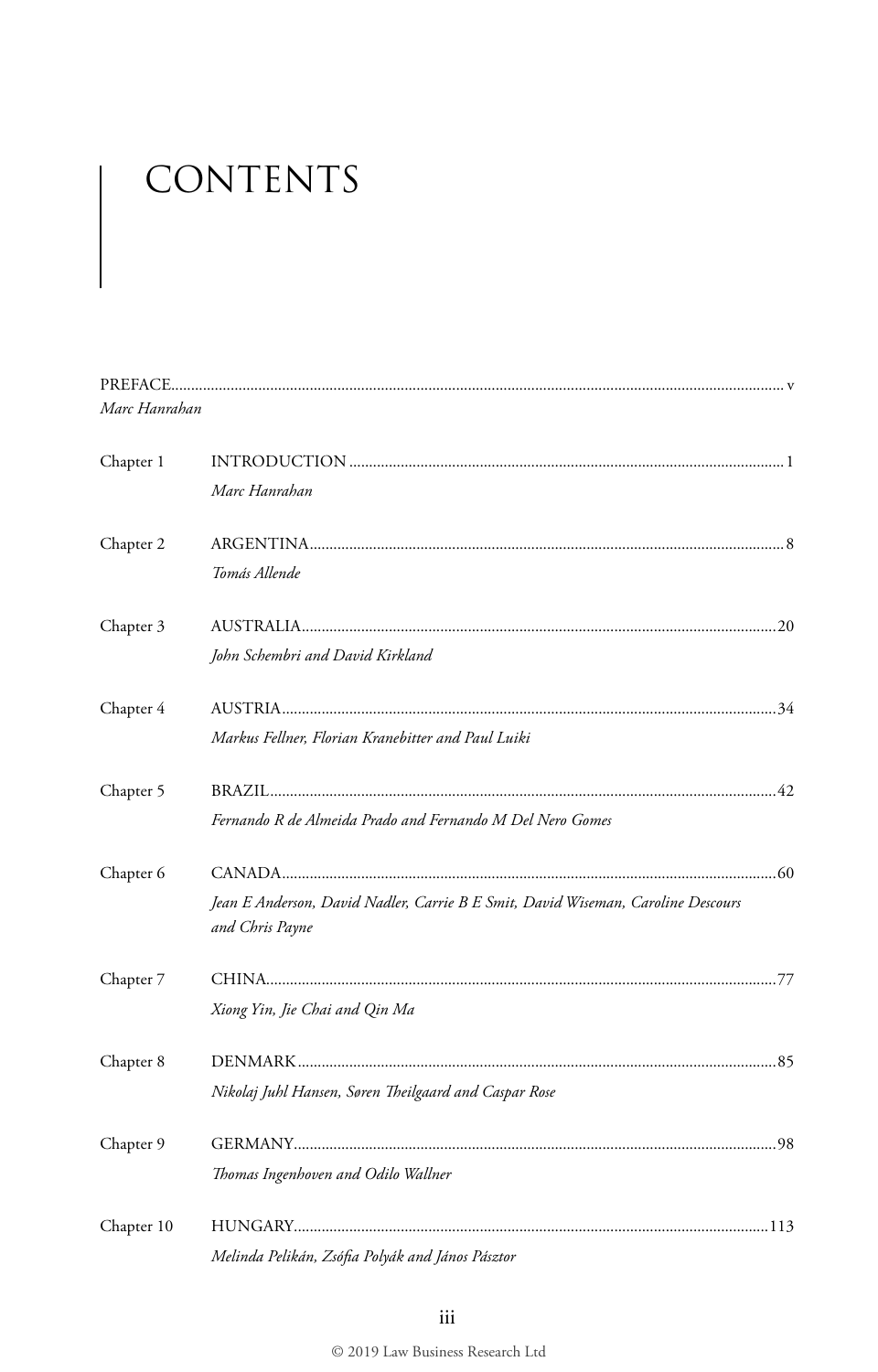| Chapter 11 |                                                                                                       |  |
|------------|-------------------------------------------------------------------------------------------------------|--|
|            | Justin Bharucha                                                                                       |  |
| Chapter 12 |                                                                                                       |  |
|            | Catherine Duffy and Robbie O'Driscoll                                                                 |  |
| Chapter 13 |                                                                                                       |  |
|            | Satoshi Inoue, Yuki Kohmaru and Risa Fukuda                                                           |  |
| Chapter 14 |                                                                                                       |  |
|            | Laurence Jacques and Thomas Bedos                                                                     |  |
| Chapter 15 |                                                                                                       |  |
|            | Sandy van der Schaaf and Martijn B Koot                                                               |  |
| Chapter 16 |                                                                                                       |  |
|            | Gonçalo Veiga de Macedo and Teresa Novo Faria                                                         |  |
| Chapter 17 |                                                                                                       |  |
|            | Paula Röttorp and Carolina Wahlby                                                                     |  |
| Chapter 18 |                                                                                                       |  |
|            | Lukas Wyss and Maurus Winzap                                                                          |  |
| Chapter 19 |                                                                                                       |  |
|            | Umut Kolcuoğlu, Bihter Bozbay and İpek Yüksel                                                         |  |
| Chapter 20 |                                                                                                       |  |
|            | Neil Caddy, Russell Jacobs, Mark Stamp, Mitali Ganguly and Francesca Mosely                           |  |
| Chapter 21 |                                                                                                       |  |
|            | Lauren Hanrahan, Eschi Rahimi-Laridjani, Douglas Landy, Morgan Lingar, James Kong<br>and Archan Hazra |  |
| Appendix 1 |                                                                                                       |  |
| Appendix 2 |                                                                                                       |  |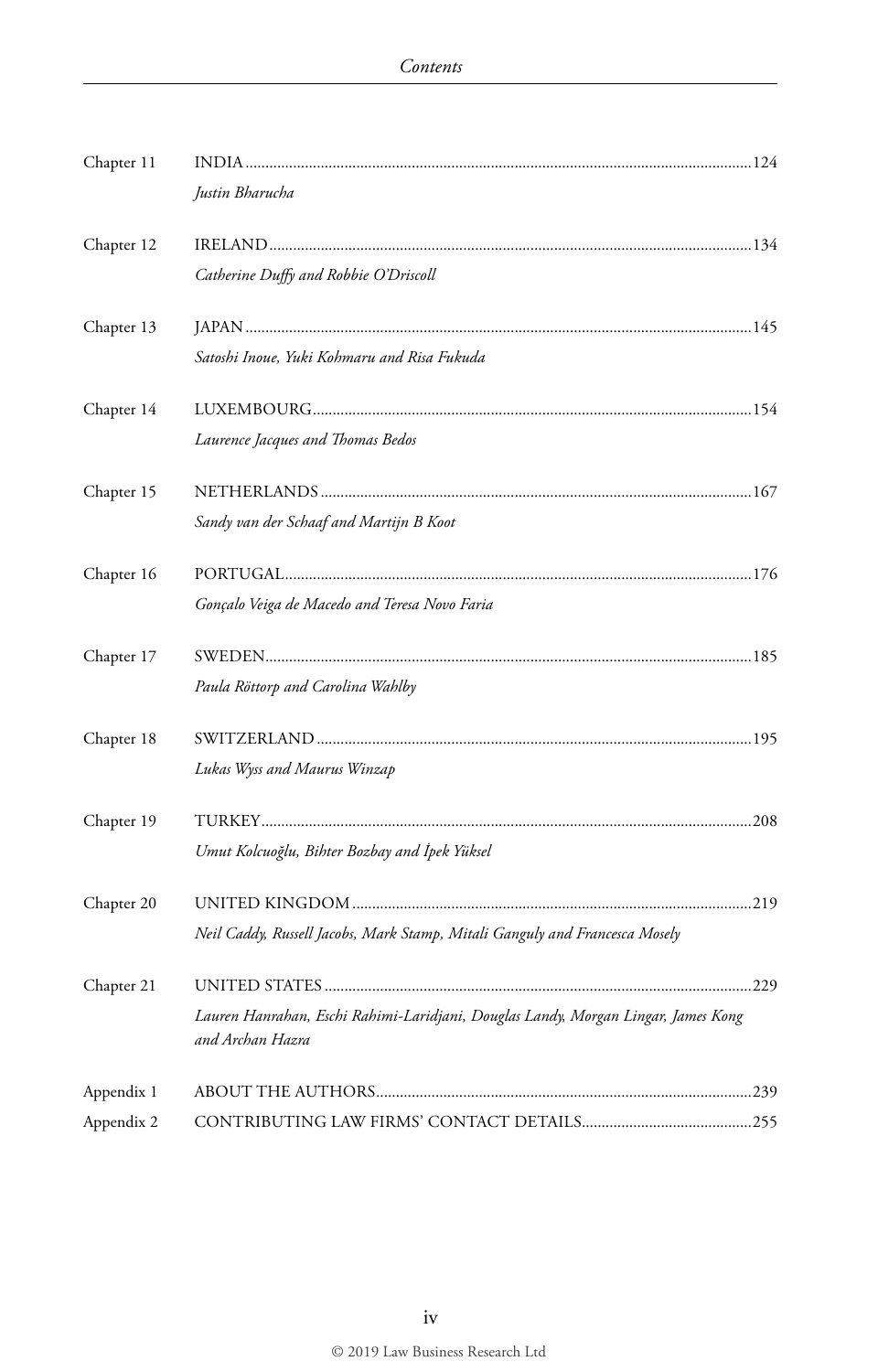## PREFACE

In the early 1980s, leveraged loans and high-yield bonds began to be used to finance leveraged buyouts (LBOs) and other acquisition transactions. Those were simpler times. Back then, leveraged finance was principally a US phenomenon. The annual aggregate amount of leveraged loans and bonds issued in a year was a few tens of billions. Some of today's top-tier private equity shops were just getting started, and were certainly not household names. The documentation and relevant legal issues, while significant, were a fraction of those that are involved in leveraged finance today.

My, how things have changed. While loans and bonds are still a standard feature of the leveraged finance product menu, they have taken on different shapes and flavours, and additional financing products have been developed and are now widely used. The number of participants in leveraged finance has grown massively, and a large number of the players are now based in Europe and Asia. In addition to banks and institutional investors, direct lenders have now joined the party. Standard documentation for most types of leveraged finance has at least doubled in size. The amount of leveraged loans issued in 2017 for M&A exceeded US\$300 billion in the US alone,<sup>1</sup> with the LBO M&A subset posting the second-highest year ever of issuances at US\$126 billion (a 44 per cent increase compared to 2016).<sup>2</sup>

While there have been ups and downs, of course, for leveraged finance over the past 40 years (most notably during the financial crisis), leveraged finance used to support acquisitions has become a very big business and is almost certainly here to stay (and probably grow).

This volume is intended to contribute to the knowledge base of lawyers who participate, or aspire to participate, in leveraged finance used for acquisitions. It will hopefully provide an overview and introduction for the novice and be a ready resource for an active practitioner who needs to know about relevant laws and practices in jurisdictions around the world.

Thanks to my partners Casey Fleck and Doug Landy, and my associate Gabi Paolini, for their help in editing the volume and preparing the Introduction that follows.

#### **Marc Hanrahan**

Milbank Tweed Hadley & McCloy LLP New York, NY November 2018

<sup>1</sup> *2017 U.S. Primary Loan Market Review*, LSTA Loan Market Chronicle 2018, p. 20.

<sup>2</sup> *What's Market: 2017 Year-End Trends in Large Cap and Middle Market Loan Terms*, Practical Law Finance, 1 February 2018.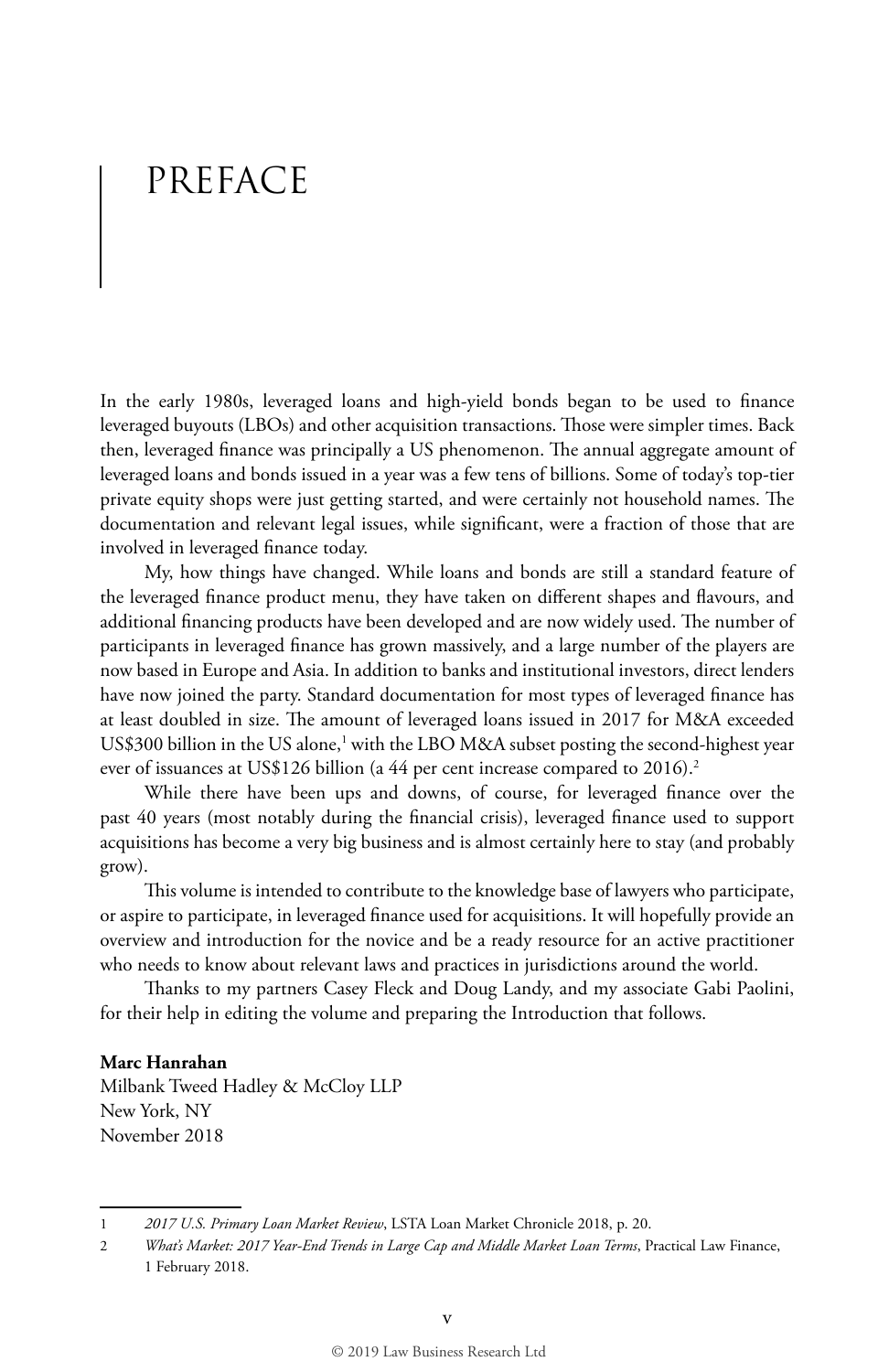### IRELAND

*Catherine Duffy and Robbie O'Driscoll*<sup>1</sup>

#### **I OVERVIEW**

Acquisition financing in Ireland typically consists of third party debt (usually by way of senior loans, but sometimes involving mezzanine or second lien debt), together with shareholder debt contributed by the shareholders or sponsors. High-yield bonds have not been a typical feature of acquisition financings in Ireland to date.

Historically dominated by local banks, the Irish lending landscape has changed significantly since the financial crisis. The traditional banking sector is now much smaller, with the remaining banks typically having a reduced risk appetite. This has led to the emergence of a number of direct lenders as significant providers of capital in the Irish market. While the focus of these lenders has predominantly been on the financing of property acquisitions and developments, many of these lenders have also provided financing for leveraged and acquisition financings. Bank finance however remains the most common source of third-party acquisition financing in the Irish market.

While many deals involving an Irish target will be governed by Irish law, larger multi-jurisdictional financings (particularly those involving non-Irish lenders or syndicated facilities) will typically be governed by the laws of another jurisdiction (usually English or New York law).

#### **II REGULATORY AND TAX MATTERS**

#### **i Licencing requirements**

Generally it is not necessary for a lender to be licensed before lending to a company in Ireland. Lending to a natural person may trigger a licencing requirement, but this is unlikely to be relevant in most leveraged and acquisition financings.

Ireland does not have any particular licensing or eligibility requirements for agents or security trustees and, provided that the agent or security trustee is not also carrying on banking business or other regulated activities in Ireland, there will be no requirement for it to be licenced in Ireland.

<sup>1</sup> Catherine Duffy is a partner and Robbie O'Driscoll is a senior associate at A&L Goodbody. The authors would like to thank Richard Marron and Peter Maher for their assistance with the preparation of this chapter.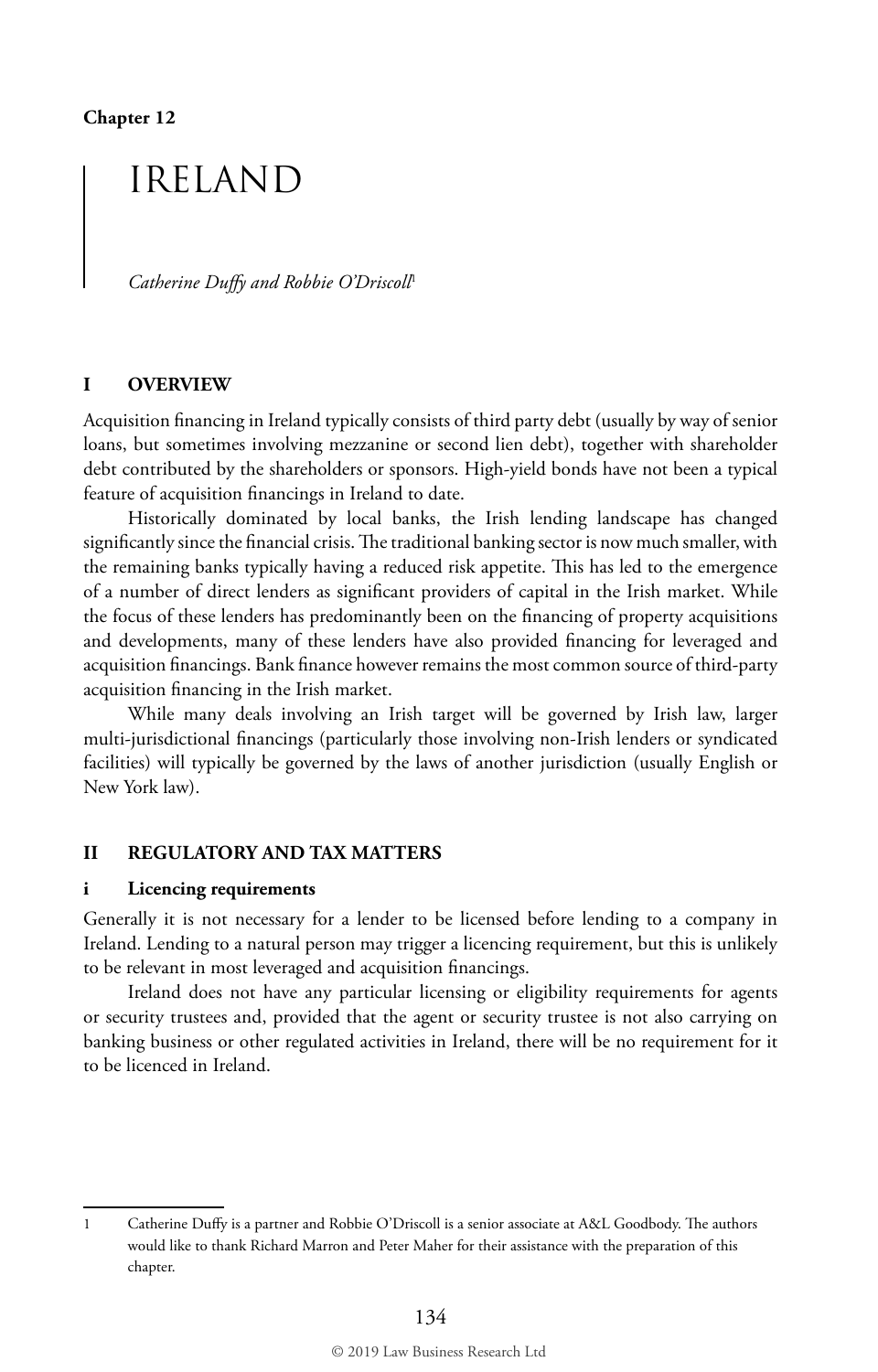#### **ii Sanctions, anti-corruption and money laundering**

While not specific to leveraged and acquisition financings, general anti-corruption and anti-money laundering laws will apply.

Lenders must comply with anti-money laundering and anti-terrorism financing requirements under the Criminal Justice (Money Laundering and Terrorist Offences) Act 2010. The Criminal Justice (Corruption Offences) Act 2018 came into force on 30 July 2018. This Act repeals and replaces previous legislation on anti-corruption and bribery (the Prevention of Corruption Acts 1889 to 2010), consolidating Irish law on anti-corruption into a single piece of legislation.

#### **iii Reporting requirement**

Notwithstanding that there may be no licensing requirement in Ireland, lenders will be required to make statistical reports to the CBI under the Credit Reporting Act 2013, which requires lenders to provide specific information in respect of credit exceeding €500 where the borrower is resident in Ireland or the governing law of the loan agreement is Irish.

#### **iv Withholding tax**

Like the UK and many other European jurisdictions, Ireland imposes withholding tax on payments of interest, currently at a rate of 20 per cent. Withholding tax is imposed on payments of interest that have an Irish source. Interest will typically have an Irish source if the borrower is Irish resident or an Irish branch or if the loan is secured on Irish real estate.

However, withholding tax can be reduced or eliminated pursuant to a number of exceptions. In particular, in the case of cross-border interest payments, interest will be exempt if it is paid:

- *a* on quoted Eurobonds;
- *b* by a company in the ordinary course of business to a company resident in an EU Member State (other than Ireland) or in a country with which Ireland has entered into a double taxation treaty, provided that either the country generally imposes a tax on the interest receivable by the company or the interest is exempted under the relevant tax treaty. This exemption will not apply where it is paid in connection with a trade or business carried on in Ireland by the payee;
- *c* by a securitisation qualifying company to a person resident in an EU Member State (other than Ireland) or in a country with which Ireland has entered into a double taxation treaty, except where it is paid in connection with a trade or business carried on in Ireland by the payee; and
- *d* on certain wholesale debt instruments for which the term is less than two years.

Ireland has a comprehensive network of double taxation treaties. There are currently 74 countries with which Ireland has signed comprehensive double taxation agreements, of which 73 are currently in effect.

#### **v Deductibility of interest**

A deduction is generally available for interest incurred by a company for the purposes of its trading operations. However, in certain circumstances an interest payment made by a company may be reclassified as a distribution for tax purposes, and no tax deduction will be available to the company in that instance.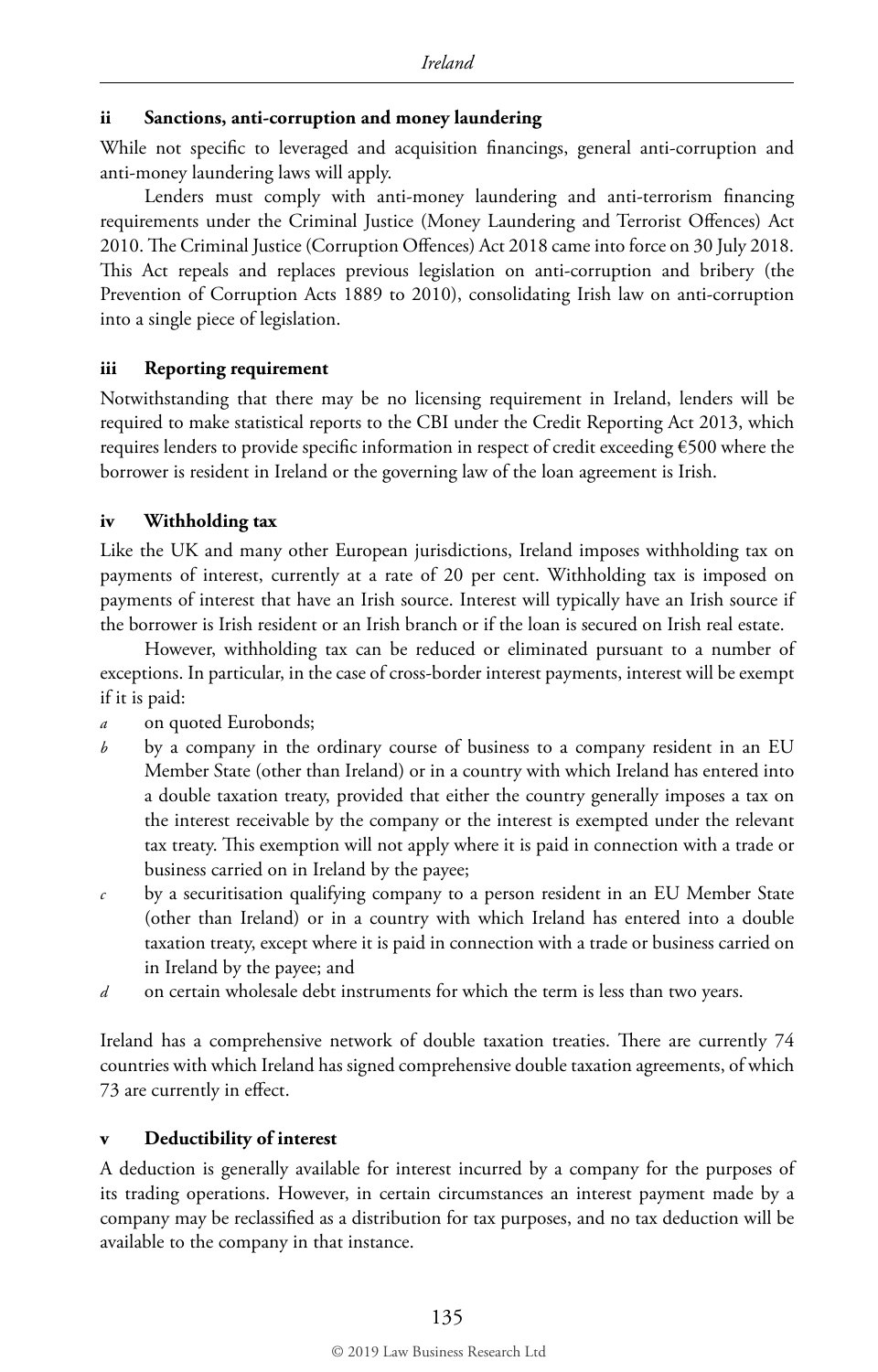A deduction is often available for interest incurred on borrowings of a company for the acquisition of shares of a trading company or of a company that holds shares in trading companies, or for lending to such companies, subject to certain conditions being satisfied.

Several conditions are required to be satisfied, including that the borrowing company must beneficially own, directly or indirectly, more than 5 per cent of the relevant company, and must share at least one director with the company or a connected company. Restrictions apply to the recovery of capital by the borrower from the company, and anti-avoidance measures deny the interest relief in certain circumstances.

#### **III SECURITY AND GUARANTEES**

#### **i Forms of guarantees and security**

#### *Guarantees*

Upstream, downstream and cross-stream guarantee and security packages are available and widely used in leveraged and acquisition financings involving Irish companies. Unlike many jurisdictions, guarantees are not typically required to be limited by way of guarantee limitations.

A guarantee must be in writing and signed by the guarantor to be enforceable under Irish law.2 A guarantee is a contract and so is subject to the general principles of contract law including that there must be consideration unless the guarantee is executed as a deed. Guarantees are often executed as a deed to remove any concerns about the adequacy of the consideration.

Prescribed warnings must be included in a guarantee where the Central Bank of Ireland's Consumer Protection Code 2012 and the SME Regulations<sup>3</sup> apply. These are unlikely to be relevant in most leveraged and acquisition financings.

Irish law distinguishes between guarantees and indemnities. A guarantee is a secondary obligation, which is dependent on the existence of the primary obligation. An indemnity is an undertaking as an independent obligation to make good a loss and will be enforceable even where the obligation guaranteed is not. Therefore, it is typical in leveraged and acquisition financings for a guarantee to be drafted as a guarantee and indemnity, in which case the distinction can be ignored in practice.

#### *Security*

Ireland is a creditor-friendly jurisdiction that allows creditors to obtain comprehensive security at a reasonable cost and, in principle, a creditor can take security over any assets belonging to an Irish company.4 While a security interest can take multiple forms under Irish law, the typical types of security interest provided in leveraged and acquisition financings are:

*a* charge: This is an agreement between a debtor and a creditor to make an asset available to the creditor to satisfy an underlying debt. This is the most common form of Irish security interest and is typically used in leveraged and acquisition financings for real

<sup>2</sup> Section 2 of the Statute of Frauds (Ireland) 1695.

<sup>3</sup> Central Bank (Supervision and Enforcement) Act 2013 (Section 48) (Lending to Small and Medium-Sized Enterprises) Regulations 2015.

<sup>4</sup> Certain limited categories of company may be prohibited from creating security over certain types of assets (e.g., regulated entities may be prohibited from creating security over client monies).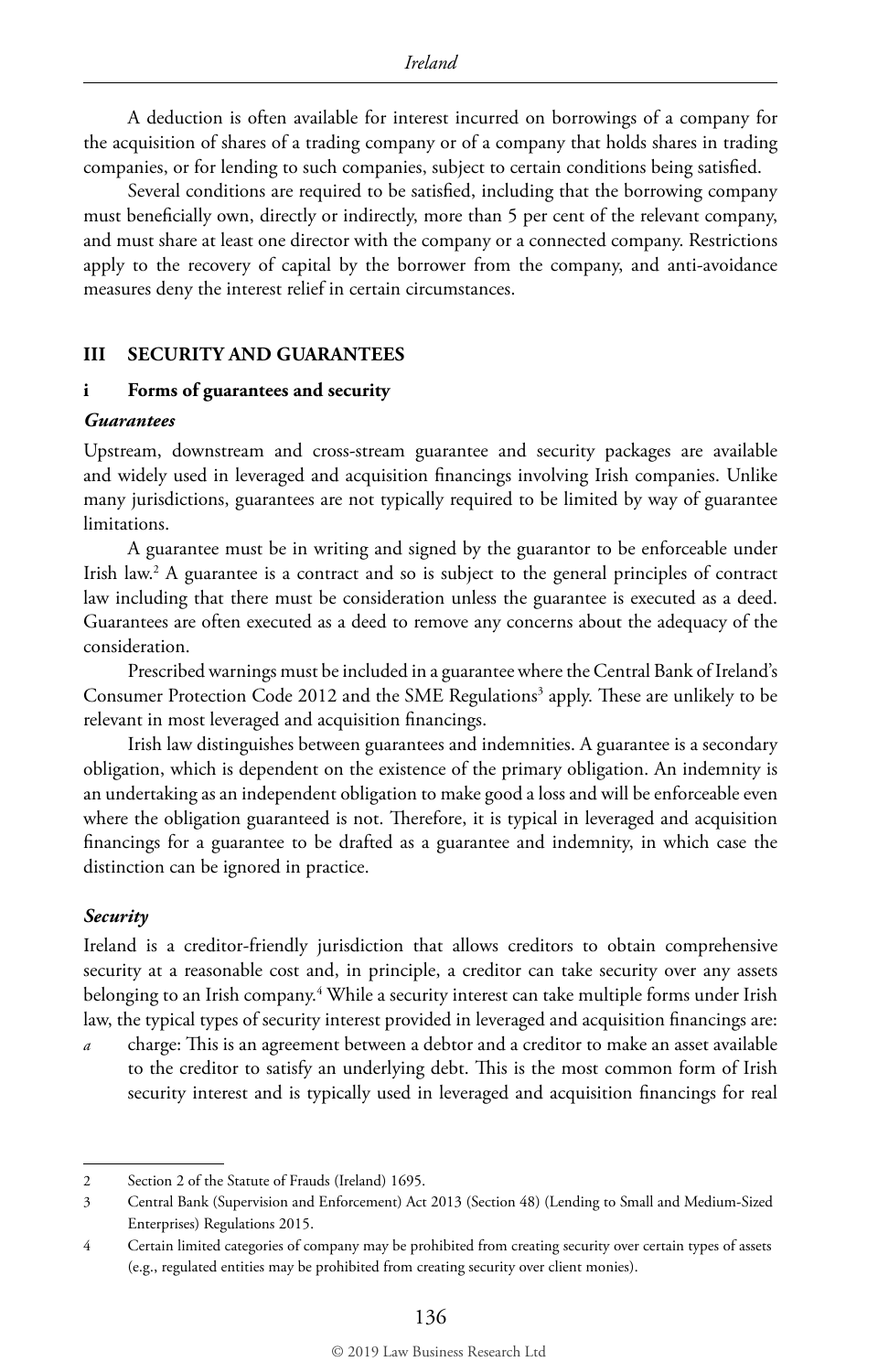estate, shares, intellectual property and bank accounts. A charge may be fixed or floating in nature. A fixed charge is a charge which attaches immediately upon execution of the security document to a specific asset or class of assets. A floating charge does not take effect immediately but will 'float' over the asset or assets and remain dormant until a defined event occurs or the creditor gives notice, or both. A purported fixed charge may be recharacterised by a court as a floating charge where the chargor retains significant ability to deal with the asset; however, unlike in England, the Irish courts have tended to look to the contractual terms (and not to the conduct of the parties) in determining whether a purported fixed charge should be recharacterised as a floating charge; and

*b* assignment: This is the transfer of legal or beneficial ownership of an asset by a debtor to a creditor, together with a right for the debtor to have the asset reassigned to it once the underlying debt has been repaid. It is typically used for intangible assets such as debts and other receivables. An assignment can be legal or equitable.

Typically in leveraged and acquisition financings, a debenture (general security agreement) will be provided by an Irish company creating (1) fixed charges and assignments over certain classes of assets and (2) a floating charge over all present and future assets of that company. Irish law permits security to be created over future assets, so security created under a debenture should automatically attach to newly acquired assets of an Irish company. Where security is created over real estate registered with the Property Registration Authority (PRA), an additional security agreement in the form prescribed by the PRA is required.

The concept of a trust is recognised in Ireland, and the use of a security trustee, who will hold security on trust for a changing group of lenders, is well established in the Irish market.

Third-party security is not uncommon, and is generally seen as workable as a matter of Irish law. This would most typically be encountered in relation to security granted by a shareholder or holding company that is not an obligor over shares it holds in or loans it has made to an obligor.

Security over non-Irish assets can be created under an Irish law-governed security document entered into by an Irish company. To what extent this security will be effective will depend on the nature of the secured asset and the laws applicable to the asset in its location. It is prudent to create security over non-Irish assets under a security document governed by the laws of the jurisdiction where those assets are located (particularly where those assets are of material value).

#### *Filings and notifications*

Security created over most types of assets by an Irish company must be registered with the Irish Registrar of Companies within 21 days of its creation, otherwise the security will be void against a liquidator and other creditors of the relevant company.<sup>5</sup>

Security created over real estate in Ireland should be registered with the PRA. Depending on the type of asset security is created over, additional filings may be required or desirable. For example, intellectual property may need to be registered in the relevant Irish or European

<sup>5</sup> Section 409 of the Companies Act 2014. Exceptions apply for security created over, amongst other things, cash, shares, bonds and debt instruments.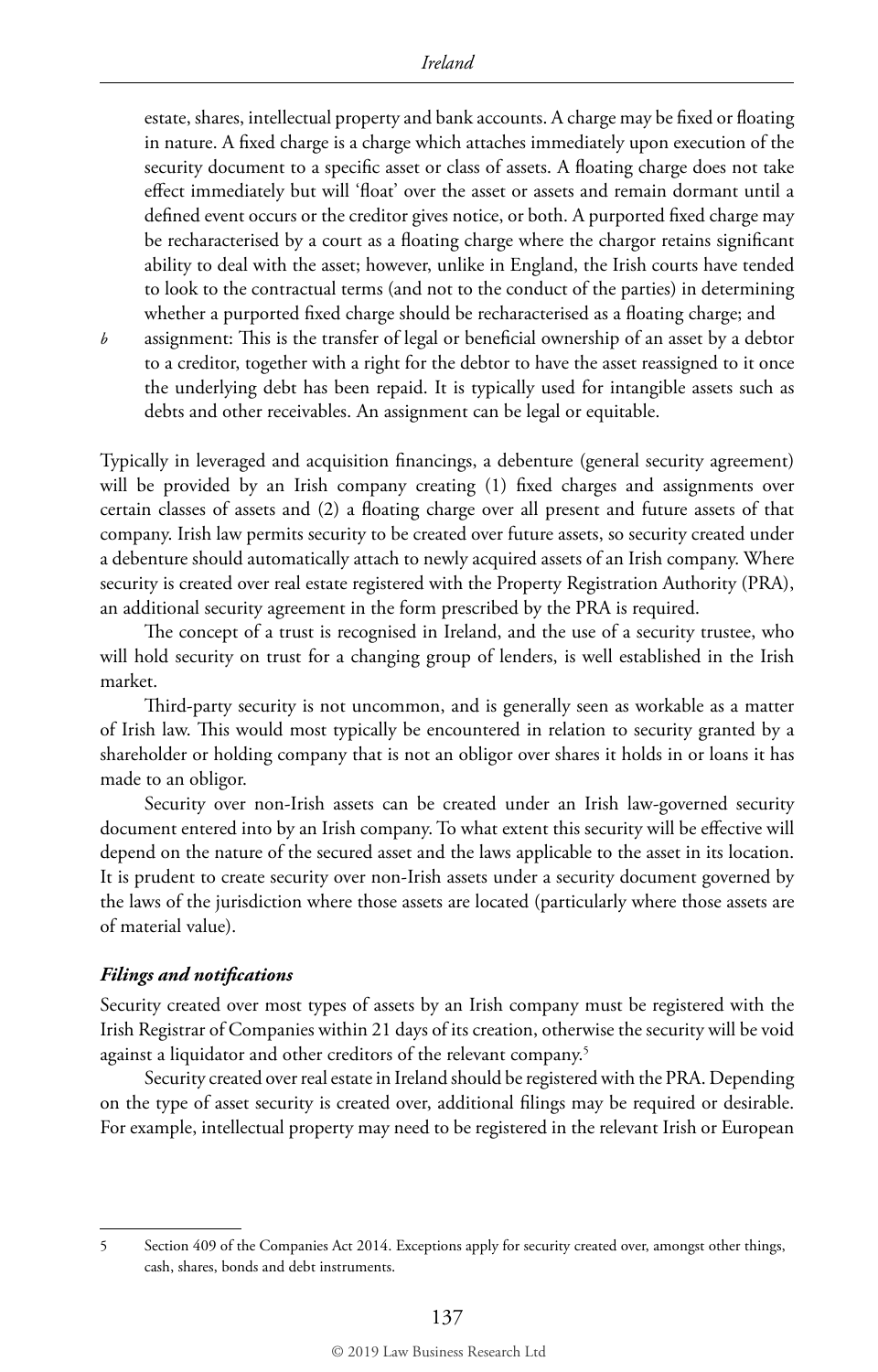registries. Security over a movable asset such as an aircraft, ship or rolling stock may be required to be registered in the state of registration or, if different, the state where the asset is located or operates from.

Where a fixed charge over book debts or receivables is created by an Irish company, a notice should be filed with the Irish Revenue Commissioners within 21 days of its creation, as failure to do so may impact on the secured creditor's level of recovery.<sup>6</sup>

For a security interest created by way of assignment, to create a legal as opposed to equitable security interest, a notice of the assignment must be served on the counterparty.<sup>7</sup> There is no time frame within which this notice must be served. It is not necessary to require the counterparty to acknowledge the notice; however, it would be desirable to obtain the counterparty's acknowledgement where the notice requires the counterparty to carry out or refrain from carrying out certain actions in respect of the secured assets.

#### **ii Limitations on the grant of guarantees and security**

#### *Corporate benefit*

The Companies Act 2014 (the Companies Act) largely abolished the law of *ultra vires* (i.e., the rule that a company may not act for a purpose not expressly or impliedly provided for in its memorandum of association).

However, it is a general principle of Irish law that the directors of an Irish company must exercise their powers in what they consider to be the best interests of the company (i.e., there must be a commercial justification or benefit for what the directors do). Where a company enters into a transaction that does not benefit it, the transaction will be void. Irish courts have typically taken a pragmatic approach to corporate benefit, and there is helpful Irish case law that supports the view that, when considering what corporate benefit results from a transaction, consideration may be given to the benefits that accrue to the group of companies of which the company in question is a member and not just to the company itself.

#### *Financial assistance*

Section 82 of the Companies Act prohibits any Irish company from giving financial assistance for the purpose of an acquisition of shares in the company or its holding company, unless an exemption applies or unless validated by the 'summary approval procedure'.

Where the financial assistance is being given by a company that is a private company, it can avail of the 'summary approval procedure' (whitewash) which will validate the giving of financial assistance by that company. This involves, among other things, the directors making a declaration that in their opinion the company will be able to pay its debts and liabilities in full as they fall due in the 12 months following the giving of the financial assistance. In addition, certain exemptions are available, including an exemption for refinancings.

<sup>6</sup> Section 1001 of the Taxes Consolidation Act 1997.

<sup>7</sup> Under Section 28(6) of the Supreme Court of Judicature (Ireland) Act 1877, the requirements for a legal assignment are: (1) express notice in writing must be given to the debtor; (2) the assignment must be in writing under the hand of the assignor; (3) it must be of the whole of the debt; and (4) it must be absolute and not by way of charge.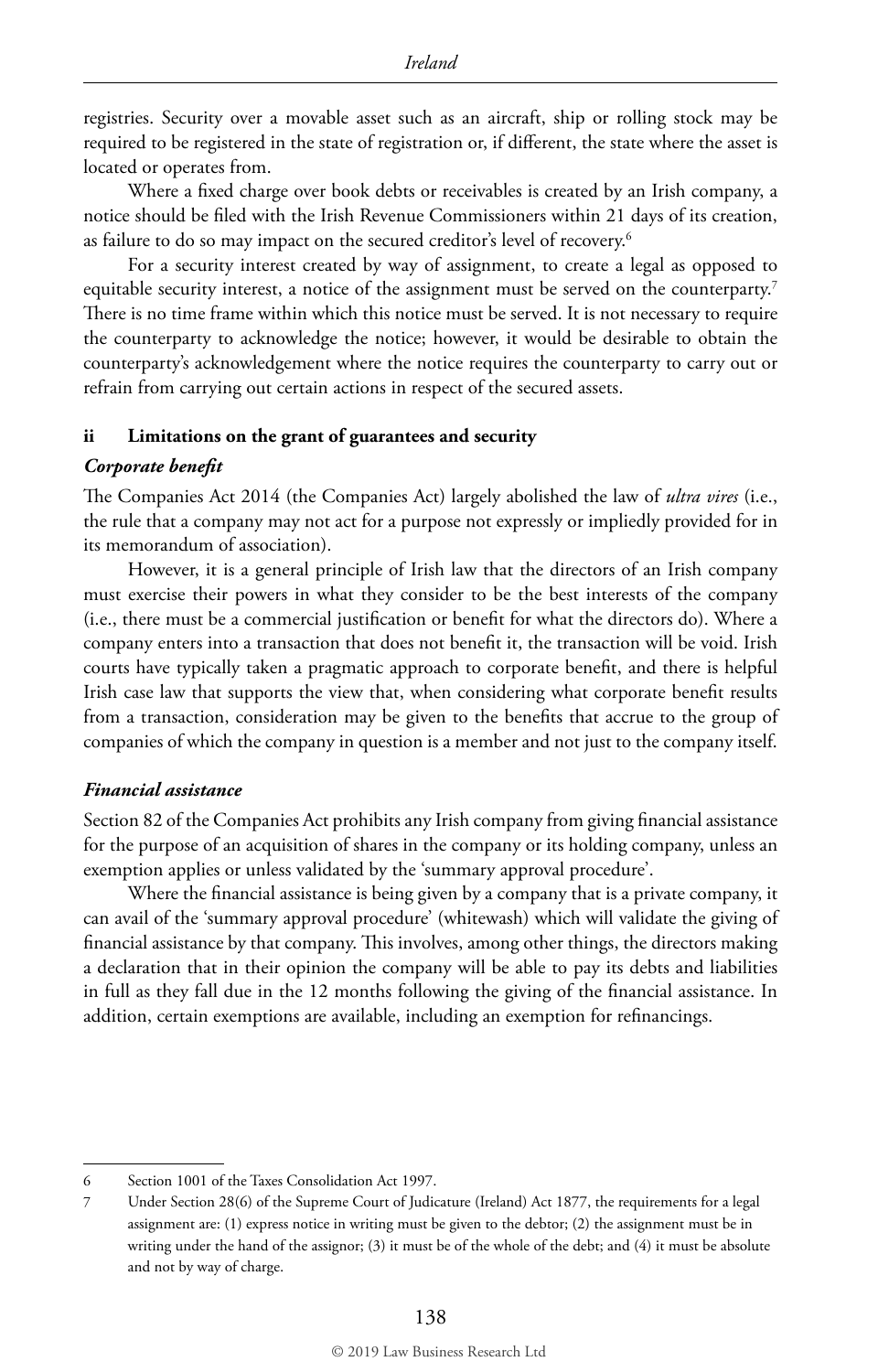Where the company is a public company or is a subsidiary of a public company, it may not avail itself of the whitewash procedure, but other exemptions may apply.8

#### **iii Clawbacks and preferences**

There are provisions of the Companies Act which allow for transactions entered into by an Irish company to be set aside. These include:

- improperly transferred assets: Where a company is being wound up, the High Court may, if just and equitable, order the return of assets the subject of a disposal (including by way of security) where such disposition had the effect of perpetrating a fraud on the company, its creditors or its members.9 There is no time limit within which an improper transfer can be challenged;
- *b* unfair preference: Any conveyance, mortgage or other act relating to property of a company, which is unable to pay its debts as they become due, within six months of the commencement of a winding-up with a view to giving such creditor (or any surety or guarantor of the debt due to such creditor) a preference over its other creditors, will be invalid.10 Case law (under the equivalent provision of the previous Companies Act) indicates that a 'dominant intent' must be shown on the part of the company to prefer that creditor over other creditors. Furthermore, this Section is only applicable if at the time of the relevant act, the company was already insolvent. Where the conveyance, mortgage, etc. is in favour of a 'connected person' (such as a director), the period is extended to two years. If a transaction is held to be an unfair preference, a liquidator or receiver of the company may recover the money paid or property transferred to the creditor, or may have the security set aside; and
- *c* invalid floating charge: A floating charge created within the 12 months before the commencement of the winding-up of a company will be invalid except to the extent of monies actually advanced or paid, or the actual price or value of goods or services sold or supplied, to the company at the time of or subsequently to the creation of, and in consideration for the charge, or to interest on that amount at the appropriate rate or unless the company was solvent immediately after the creation of the charge.<sup>11</sup> Where the floating charge is created in favour of a 'connected person', the 12-month period is extended to two years.

#### **IV PRIORITY OF CLAIMS**

#### **i Priority of claims on insolvency**

Typically the distribution of assets on winding-up of an Irish company would be as follows:

- *a* fees, costs and expenses of a receiver;
- *b* payment due to a fixed charge holder;
- *c* super-preferential creditors (see below for further information);

<sup>8</sup> In the context of an acquisition of an Irish public limited company, it should be possible to re-register the company as a private limited company, following which financial assistance could be given by the company and its Irish subsidiaries (see 'Acquisitions of Public Companies' below).

<sup>9</sup> Section 443 of the Companies Act.

<sup>10</sup> Section 604(2) of the Companies Act.

<sup>11</sup> Section 597 of the Companies Act.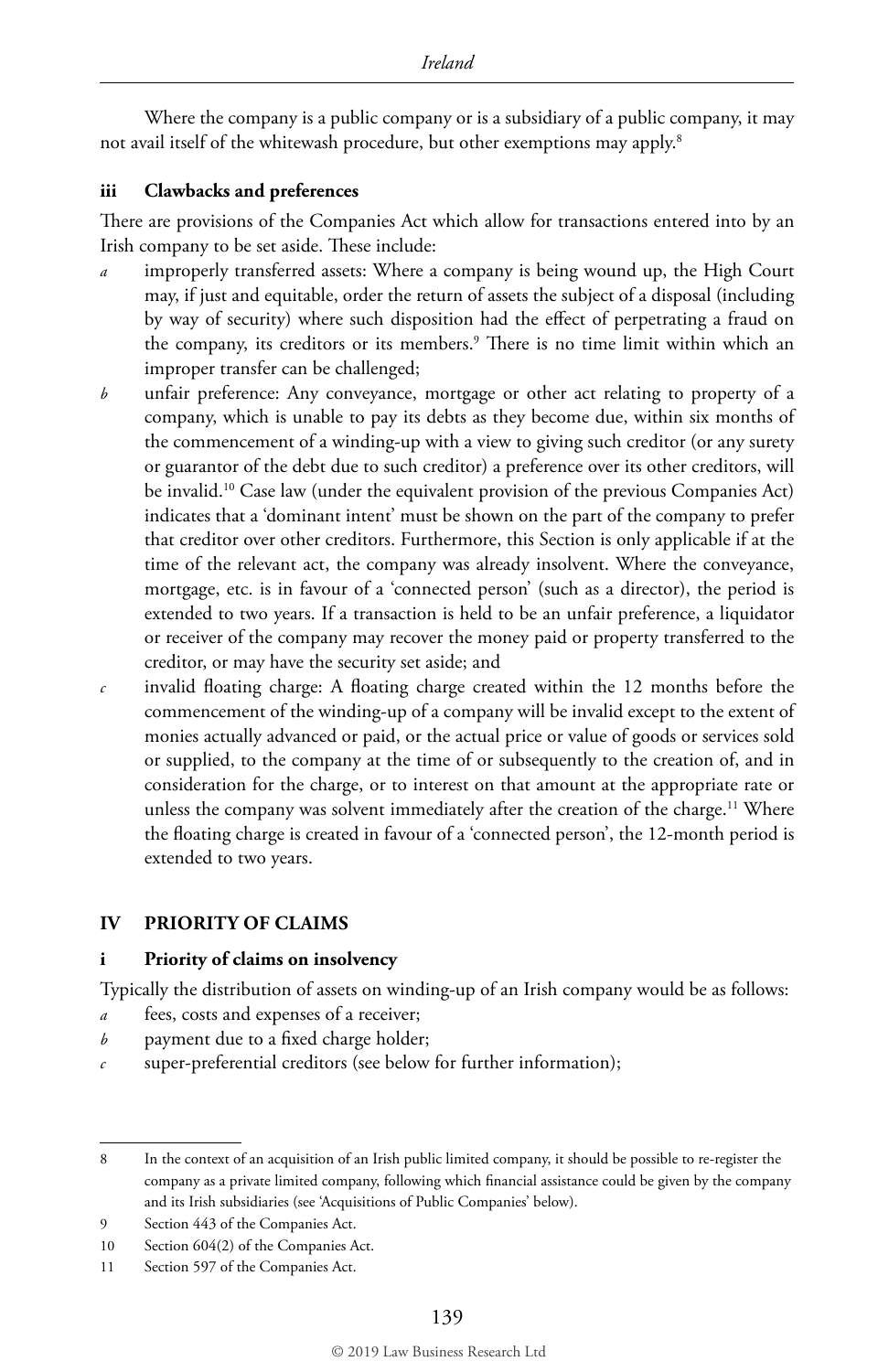- *d* amounts certified by an examiner as liabilities of the company incurred during the protection period certified by the examiner as necessary to ensure the survival of the company as a going concern; $12$
- *e* costs, charges and expenses of the liquidation (including the liquidator's fees, costs and expenses);
- *f* any claim by preferential creditors (generally taxes, rates and employee entitlements);
- *g* payment due to the holder of any floating charge;
- *h* payment to unsecured creditors;
- *i* claims of subordinated creditors; and
- *j* monies due to shareholders by way of return of capital and surplus assets.

Within each category, all claims in that category must receive full payment before any proceeds are distributed to the creditors in the subsequent category.

A holder of a fixed charge will, however, rank behind the costs and expenses of an examiner which have been sanctioned by a court and debts that have 'super-preferential' status. In relation to such super-preferential debts, the holder of a fixed charge over book debts may be obliged by the Irish Revenue Commissioners to pay all or part of claims for arrears of income tax and VAT out of the proceeds of its charge.13 However, if the charge holder has notified the Revenue Commissioners of details of the fixed charge within 21 days of the creation of the charge, then their liability is limited to liabilities incurred by the company after the Revenue has issued a notice of default to the charge holder.

It is possible (and customary) for secured creditors to agree amongst themselves on the order of application of the proceeds of enforcement of their security (see Section IV.ii, which follows this paragraph).

#### **ii Subordination and intercreditor agreements**

Contractual subordination is possible in Ireland and intercreditor agreements are commonly used to clarify the relationship between two or more classes of creditors.

Intercreditor agreements for Irish leveraged and acquisition financings tend to be based on the Loan Market Association's (LMA) standard form. This may be Irish law-governed or, in the context of larger multi-jurisdictional financings, may be governed by the laws of another jurisdiction. In smaller or less complicated transactions, the borrower's sponsors and the lenders may enter into a simple subordination agreement.

Unlike in England, the Companies Act gives statutory recognition to subordination to bind a liquidator in a winding up.<sup>14</sup> In addition, there is general agreement that customary subordination provisions (such as those found in the LMA's intercreditor agreement) should be enforceable between the contracting parties in Ireland.

Structural subordination is also possible and may be desirable depending on the particular terms of the transaction.

<sup>12</sup> Examinership is a court supervised corporate recovery process available to insolvent (but potentially viable) companies. This provides a moratorium on creditor action for a period of time to enable the examiner appointed to the company to review the company's affairs, consider its viability and, where possible, formulate proposals for its survival.

<sup>13</sup> Section 1001 of the Taxes Consolidation Act 1997.

<sup>14</sup> Section 618(2) of the Companies Act 2014.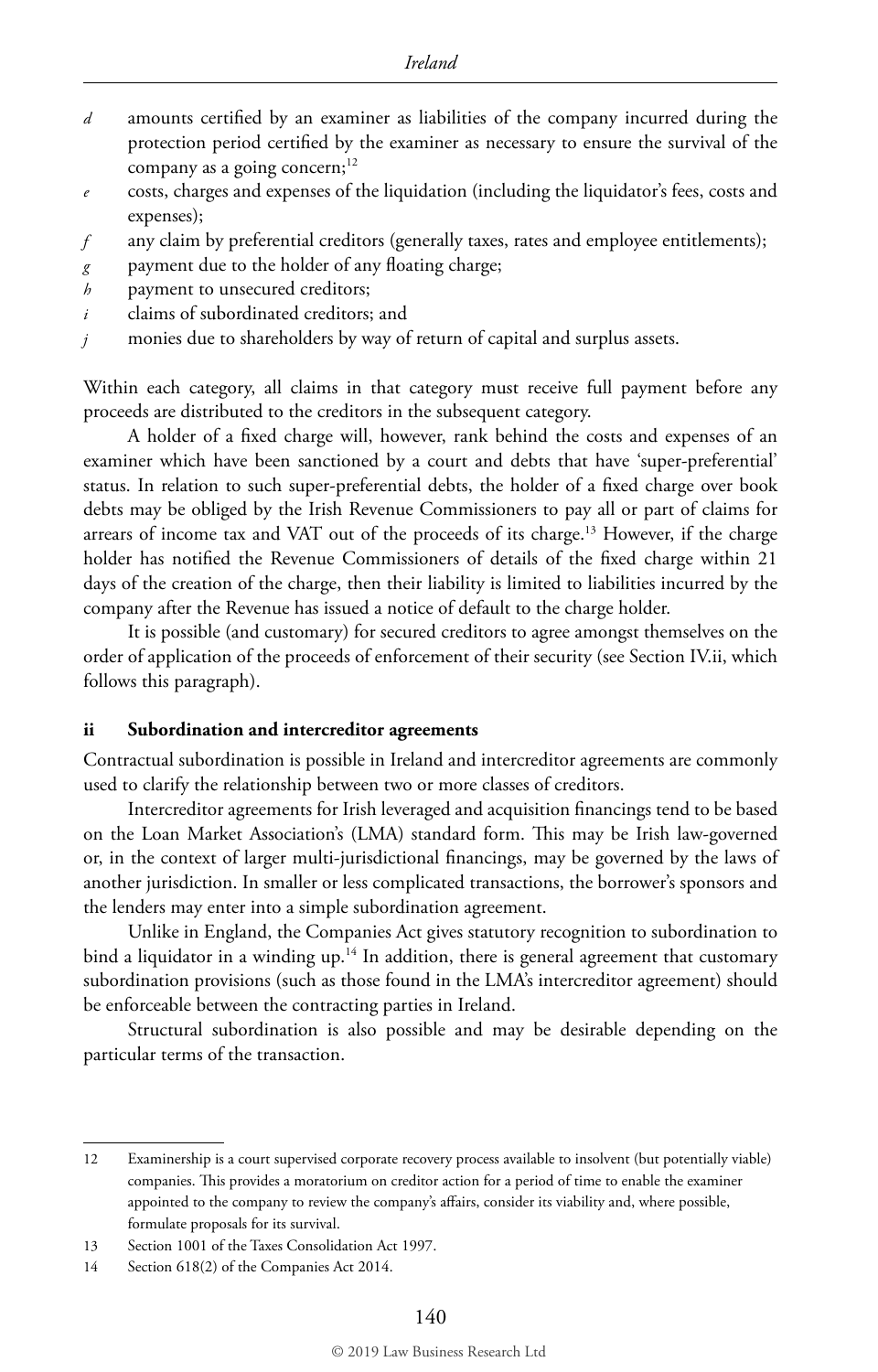#### **V JURISDICTION**

#### **i Choice of law and jurisdiction**

Some but not all loan and intercreditor agreements for leveraged and acquisition financings involving Irish companies are governed by the laws of a foreign jurisdiction (most frequently, English or New York law).

Rules governing the choice of law for EU Member States (such as Ireland) are determined by the Rome I Regulation<sup>15</sup> in the case of contractual obligations and the Rome II Regulation<sup>16</sup> in the case of non-contractual obligations. The Rome I Regulation provides that a contract shall be governed by the law chosen by the parties. Therefore, where a contract specifies that the laws of any jurisdiction shall apply, the Irish courts are bound to apply that choice. However, pursuant to Article 3(3) of the Rome I Regulation, where mandatory rights or protections afforded under Irish law do not exist under the laws of the chosen jurisdiction, the Irish court will afford those rights and protections to the relevant parties. The Rome II Regulation provides that non-contractual obligations shall be governed by the laws of the jurisdiction chosen by the parties. This is subject to exceptions that are largely (but not entirely) similar to those set out in the Rome I Regulation.

The submission by an Irish company to the jurisdiction of the courts of another jurisdiction will generally be upheld by the Irish courts.

Irish courts do not automatically give leave to serve process on parties located outside Ireland even where that party has agreed to submit to the jurisdiction of the Irish courts, so it is customary to require foreign obligors to appoint an Irish person as its agent for service of process in Ireland.

#### **ii Enforceability of foreign judgments**

In accordance with the Brussels Regulation,<sup>17</sup> a judgment made by the courts of an EU Member State can be enforced in Ireland as if it had been delivered in Ireland, but it may be necessary to obtain an order of the Irish courts in order to do so. Such an order will generally be made; however, the Irish courts can refuse to recognise a foreign judgment in certain situations, including if: (1) it would be manifestly contrary to public policy in Ireland; (2) the defendant was not properly served with the proceedings in sufficient time to arrange for their defence; or (3) the judgment is irreconcilable with a judgment given between the same parties in Ireland.

Judgments granted outside of the EU will generally also be recognised and enforced in Ireland subject to obtaining an order of the Irish courts. In respect of such judgments, in order to be enforceable, such judgment must, amongst other things: (1) be for a definite sum of money; (2) be final and conclusive; and (3) have been given by a court of competent jurisdiction.

<sup>15</sup> Regulation (EC) No. 593/2008 on the law applicable to contractual obligations.

<sup>16</sup> Regulation (EC) No. 864/2007 on the law applicable to non-contractual obligations.

<sup>17</sup> Regulation (EU) No. 1215/2012 on jurisdiction and the recognition and enforcement of judgments in civil and commercial matters (recast).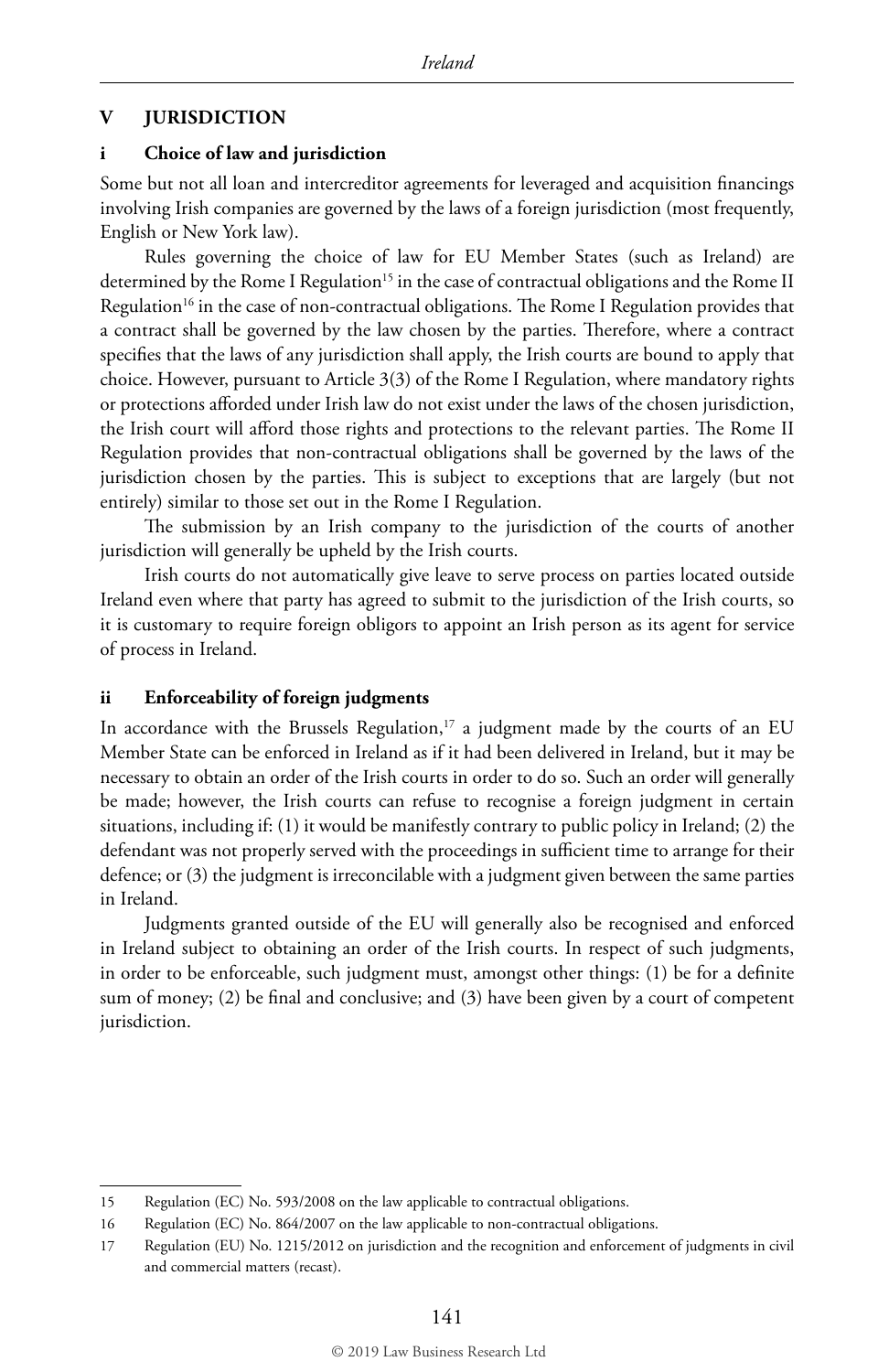Any order of the Irish courts may be expressed in a currency other than euro in respect of the amount due and payable but such order may issued out of the Central Office of the Irish High Court expressed in euro by reference to the official rate of exchange prevailing on the date of issue of such order.

#### **VI ACQUISITIONS OF PUBLIC COMPANIES**

The financing of the acquisition of an Irish public company involves additional issues for lenders relative to the acquisition of a private company.

#### **i Regulation and bid structure**

Public takeovers in Ireland are regulated by the Irish Takeover Panel Act 1997, which established the Irish Takeover Panel (the Panel), the Irish Takeover Rules (the Takeover Rules) and the European Communities (Takeover Bids (Directive 2004/25/EC)) Regulations 2006. The Takeover Rules have the force of law and are administered by the Panel. The Panel has the power to issue rulings and directions which themselves have the force of law. The Takeover Rules apply to public companies incorporated in Ireland whose shares are, or have in the previous five years been, traded on the Irish Stock Exchange (including ESM which is the Irish equivalent to London's AIM), the London Stock Exchange (including AIM), the New York Stock Exchange and NASDAQ.

There are two principal methods of acquiring control of a public company in Ireland: (1) a general public offer to all shareholders of the target to purchase the shares (a tender offer); or (2) a scheme of arrangement (a scheme). In a tender offer, the bidder makes an offer directly to the shareholders of the target and largely controls the process. A scheme is driven primarily by the target and requires the approval of the Irish High Court. Schemes have tended to be the favoured transaction structure in recent years for recommended offers. Subject to certain changes required as a result of different procedures and time frames applicable to a scheme, most of the Takeover Rules apply in an equivalent manner to a scheme as to a tender offer.

#### **ii Key financing related issues**

The key issues that arise under the Takeover Rules on the financing of a public company takeover are as follows:

- *a* certain funds: Where the consideration for an offer is cash or includes a cash element, the offer document must include a cash confirmation, usually from the bidder's financial adviser, that the bidder has sufficient resources available to satisfy acceptance of the offer in full. Any debt required for the offer must be fully and, save in respect of conditions relating to the closing of the offer, unconditionally committed prior to the bidder making a firm intention to make an offer. As in the UK, if a cash confirmation proves inaccurate, the Takeover Panel can direct the person who made the statement to provide the necessary funds. Therefore, fundable commitment or long-form finance documentation will in practice be required to be in place on or before an offer announcement is made;
- *b* confidentiality: It is a fundamental aspect of the Takeover Rules that absolute secrecy must be maintained until a bid is announced; this applies to both hostile and recommended bids. The Takeover Rules are restrictive in terms of the extension of the 'circle of knowledge' and Panel engagement is typically required earlier in the process than in the UK. There is no equivalent to the UK 'Rule of Six' (which requires bidders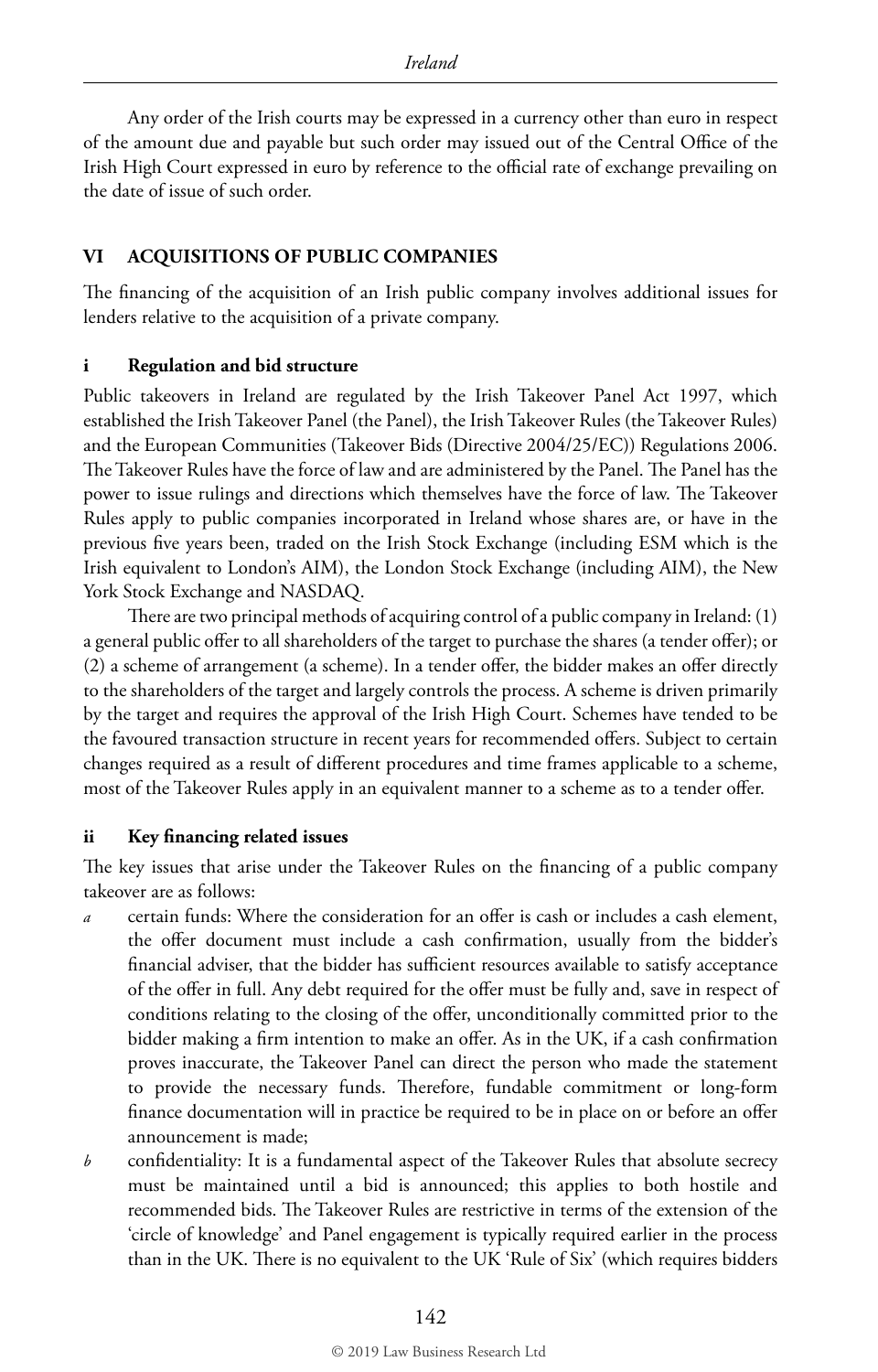to consult the UK Takeover Panel before more than a total of six parties (including potential lenders) are approached about an offer). In Ireland, the Panel must be consulted when a potential bidder proposes to approach anyone other than individuals in its organisation who 'need to know' and its immediate legal and financial advisers; this means that the Panel should be consulted prior to approaching potential lenders;

- *c* disclosure of terms: The offer document must contain a description of how the offer is to be financed, the source of the finance and the principal lenders or arrangers. If the payment of interest on, repayment of or security for, any liability (contingent or otherwise) will depend to any significant extent on the business of the target, the arrangements must be described in the offer document;
- *d* equality of information: Under the Takeover Rules, information relating to an offer must be made equally available to all shareholders. If it is proposed that debt will be syndicated, it will be necessary to seek a derogation from Rule 20.1 from the Panel to permit any syndicate member who is a shareholder or intending shareholder of the target to participate in the debt syndicate and receive non-public information. In this case, the Panel will require that the lenders establish effective information barriers; and
- *e* special deals with favourable conditions: The Takeover Rules restrict a bidder from making arrangements with shareholders of the target with favourable terms, except with the consent of the Panel. This can be an issue in syndication if potential lenders hold (or may hold) shares in the target. Again, the Panel may grant consent where effective information barriers are put in place.

#### **iii Acceptance thresholds and squeeze-out**

For a tender offer, the acceptance threshold would typically be set at 80 per cent or 90 per cent as the bidder will need to obtain this level of acceptances in order to rely on the compulsory acquisition (squeeze-out) procedure (the percentage depends on whether the Takeover Directive applies to the target and, if so, a 90 per cent threshold will apply). A bidder will typically reserve the right to reduce its acceptance condition.

As in the UK, lenders may be able to get comfortable with a minimum 75 per cent acceptance condition as this would allow the bidder to ensure that special resolutions are carried. Special resolutions are required, amongst other things, to amend the company's constitution and approve certain capital restructurings. 75 per cent of acceptances would also allow the bidder to delist the target and convert the target to a private company, which would allow the target and its Irish subsidiaries to give financial assistance in connection with the financing (subject to such companies availing of the summary approval procedure under the Companies Act).

For a scheme, the resolution to approve the scheme must be passed by a majority in number of the target company's shareholders representing 75 per cent in value of shareholders voting at the meeting (in person or by proxy). Provided that the resolution is passed and the approval of the Irish High Court has been obtained, the scheme is binding on all shareholders with no requirement to effect a squeeze-out.

#### **VII THE YEAR IN REVIEW**

After a number of years of significant growth following the financial crisis, 2016 and 2017 have seen a return to a more normalised level of merger and acquisition activity in the Irish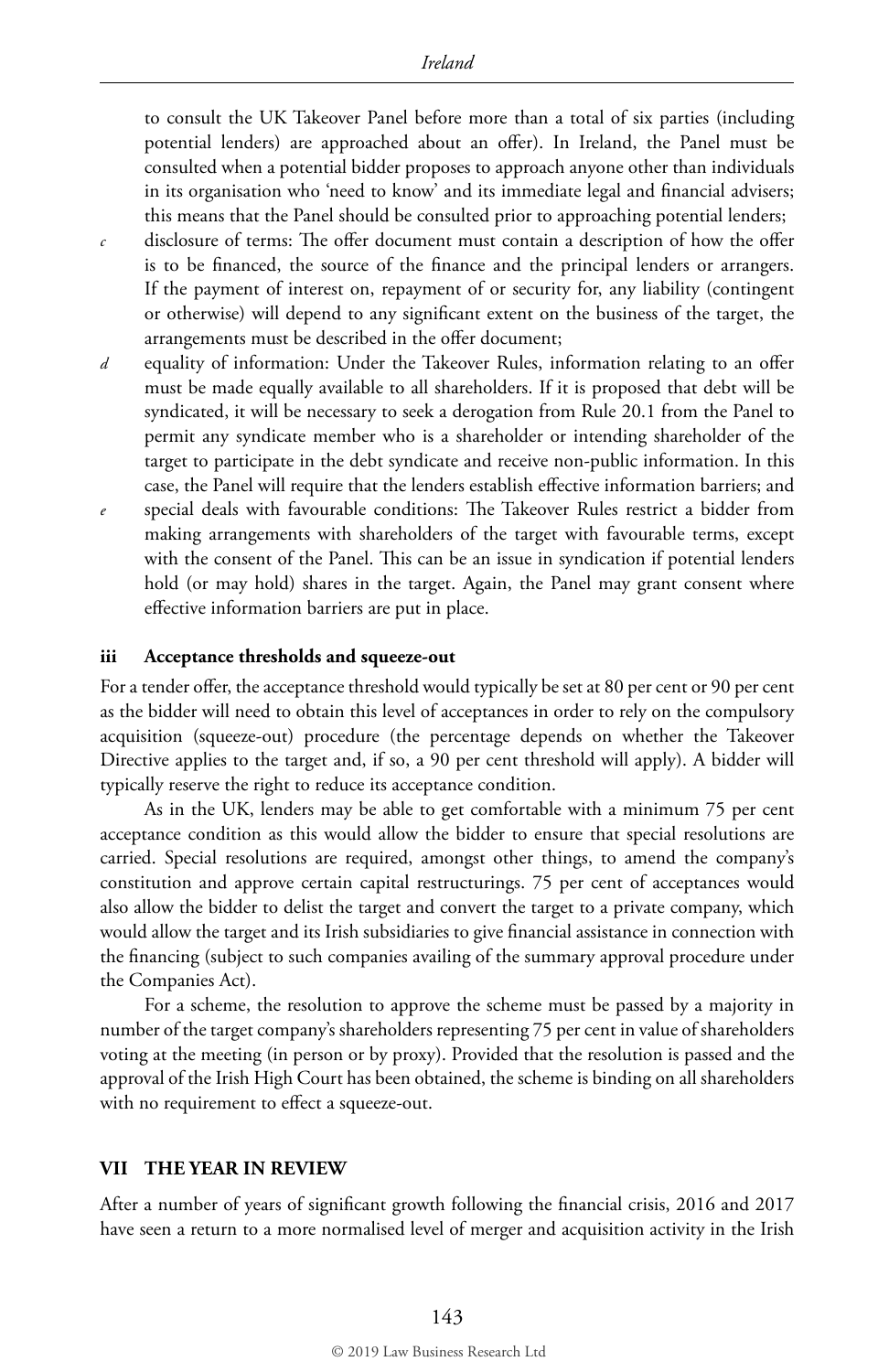market. In 2017, there were over 143 reported M&A transactions with an aggregate value of about €14 billion. This marked an increase in reported deal volume as compared to 2016, although deal value fell significantly with fewer mega-deals reported.

#### **VIII OUTLOOK**

In July 2018, the Irish Central Statistics Office announced that GDP growth for Ireland was 7.2 per cent in 2017, which is the fastest growth rate in Europe. The first half of 2018 has seen a very steady level of M&A activity, with 76 deals announced. As a result, we expect there to be a significant level of M&A activity in Ireland over the next year. However, there remains a high degree of uncertainty in relation to Brexit and the ongoing negotiations around the terms of the UK's withdrawal from the European Union.

As noted above, bank financing has typically been the main source of financing for leveraged and acquisition financings in the Irish market. We would expect to see alternative capital providers continuing to play an increasingly important role in the Irish market in the future.

No Irish legislative initiatives that would have an impact on the leveraged and acquisition financing market are expected in the coming year.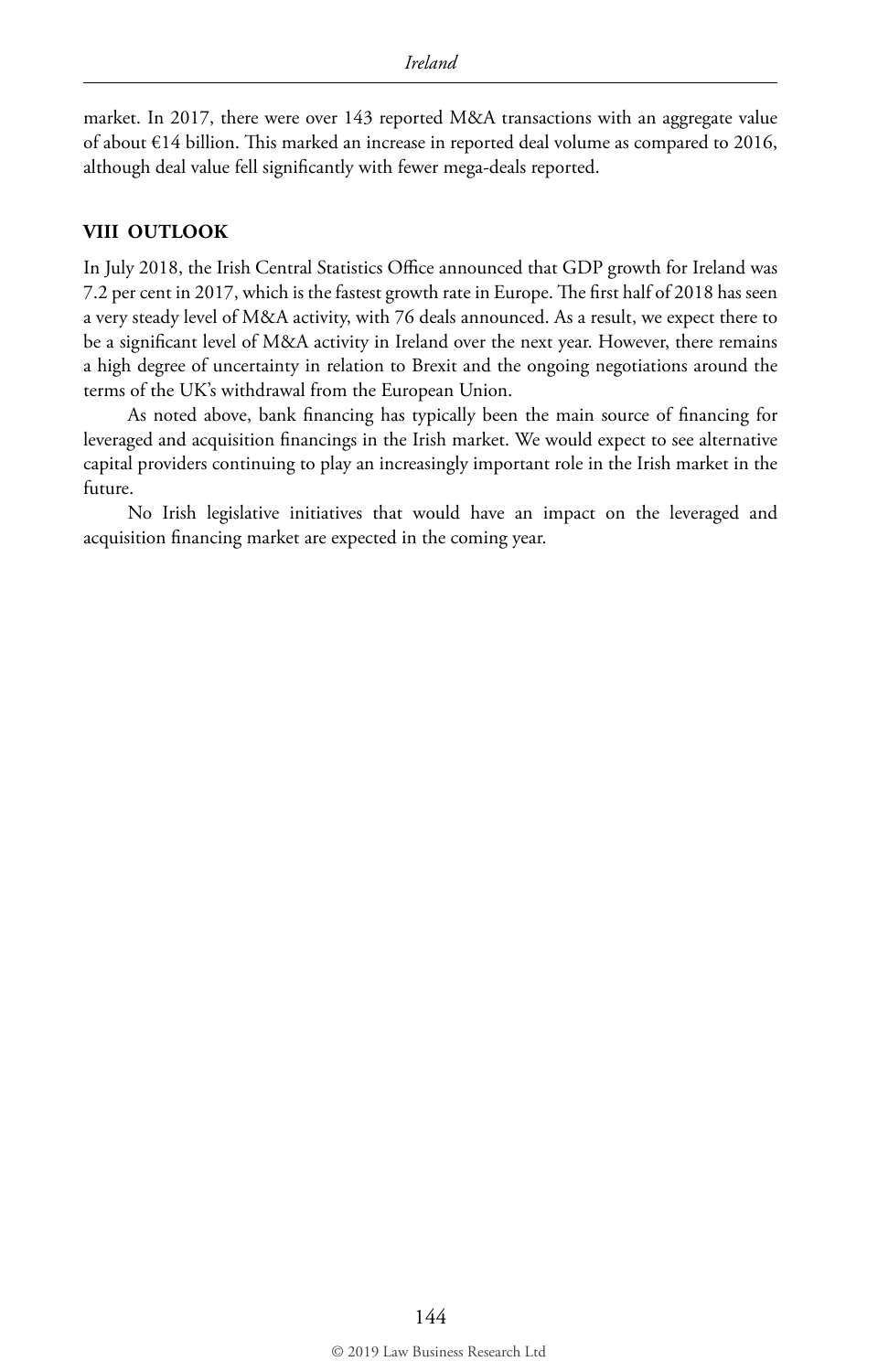## ABOUT THE AUTHORS

#### **CATHERINE DUFFY**

#### *A&L Goodbody*

Catherine Duffy is the chair of A&L Goodbody and is a partner in the finance department and head of aviation & transport finance. Catherine's practice focuses on all aspects of banking, including corporate and acquisition financing, asset financing (aircraft, property, and shipping), securitisation, tax-based financing and leasing, and general banking. Catherine has been recognised as one of Ireland's most influential and successful businesswomen at the Women's Executive Network (WXN) 2017 Awards.

#### **ROBBIE O'DRISCOLL**

#### *A&L Goodbody*

Robbie O'Driscoll is a senior associate in A&L Goodbody's finance department. He advises Irish and international borrowers, sponsors, banks and direct lenders on a broad range of finance transactions. He has particular expertise in acquisition finance, real estate and development finance, high-yield bonds, structured finance and loan portfolio sales.

#### **A&L GOODBODY**

International Financial Services Centre North Wall Quay Dublin 1 Ireland Tel: +353 1 6492 000 Fax: +353 1 6462 649 cduffy@algoodbody.com rodriscoll@algoodbody.com www.algoodbody.com